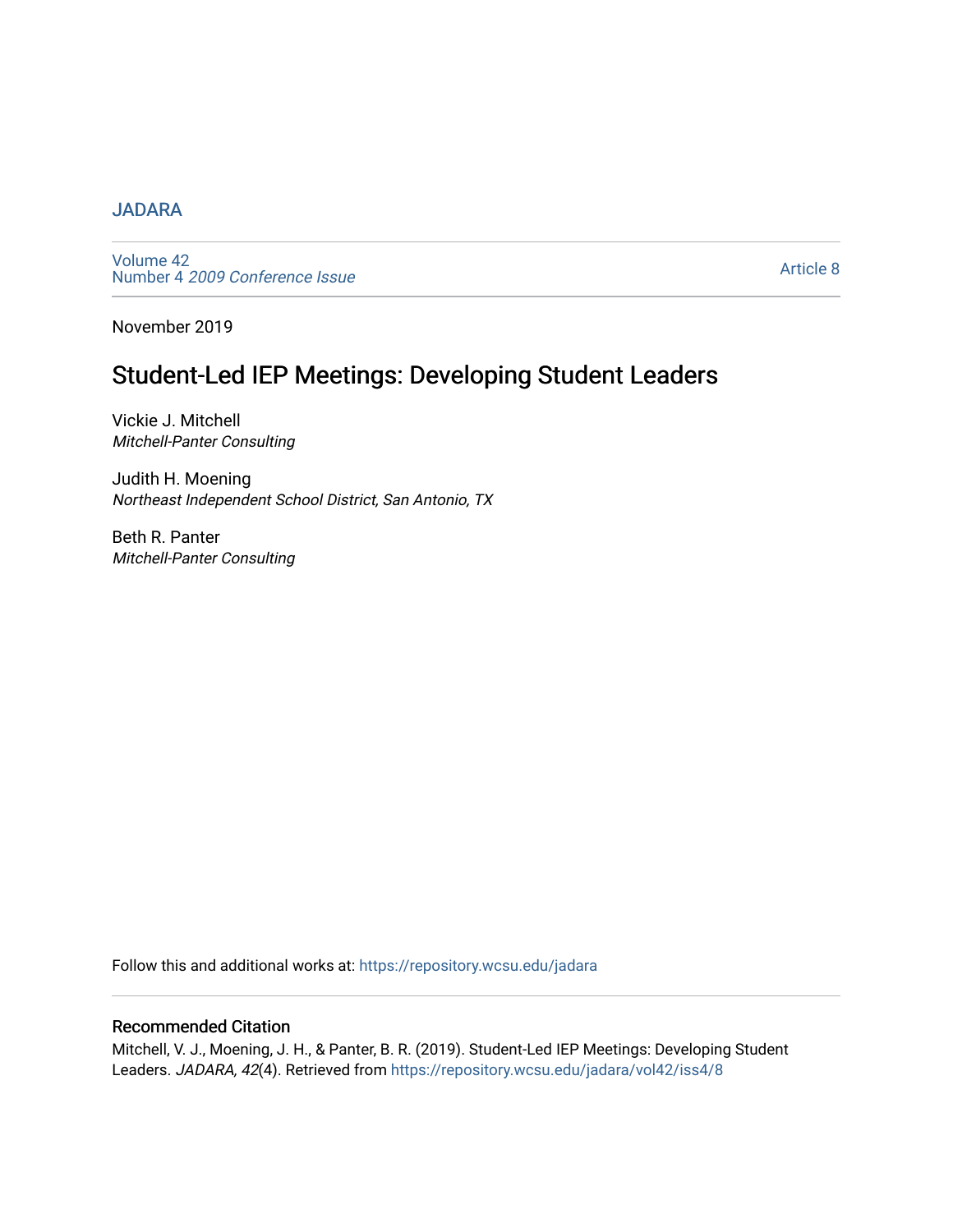### STUDENT-LED lEP MEETINGS: DEVELOPING STUDENT LEADERS

Vickie J. Mitchell, Ed.D. Mitchell-Panter Consulting Judith H. Moening, Ph.D. Northeast Independent School District, San Antonio, TX Beth R. Panter, B.S Mitchell-Panter Consulting

### Introduction

The Individuals with Disabilities Education Improvement Act (IDEA) became law in December 2004, with final regulations published in August 2006. One of the key changes to the law, which has directed special education services in this country since 1975, was in the provision of secondary "transition services." This article will discuss the added requirement imposed by the law to invite the child to the individualized education plan (IE?) team meeting when the purpose of the meeting includes the consideration of postsecondary goals and the transition services needed to assist the child in reaching those goals [34 CFR 300.321(b), 20 U.S.C. 1414(d)(1)(B)]. Thus, inclusion of the student into the discussion of his/her individual transition plan is a legal requirement.

Aside from the legal requirement to include the student in the transition process, there is a growing body of research to support the practice not just of including the student but to also use the meeting itself as a means to increase self-determination skills. Here we are referring to the practice of teaching students to plan and to lead their own IEP team meetings. Benefits cited in the literature include an increase in student self-advocacy and self-determination skills (Wehmeyer & Palmer, 2003), increased student confidence and knowledge about their own disability and accommodations, increased participation of parents and general education teachers in the meeting, and the creation of a more relaxed, positive tone during the IEP meeting (Mason, McGahee-Kovac, & Johnson, 2004).

## Project Goals

In the fall of 2007, the North East Independent School District (San Antonio, Texas) began planning and organizing training for the Student-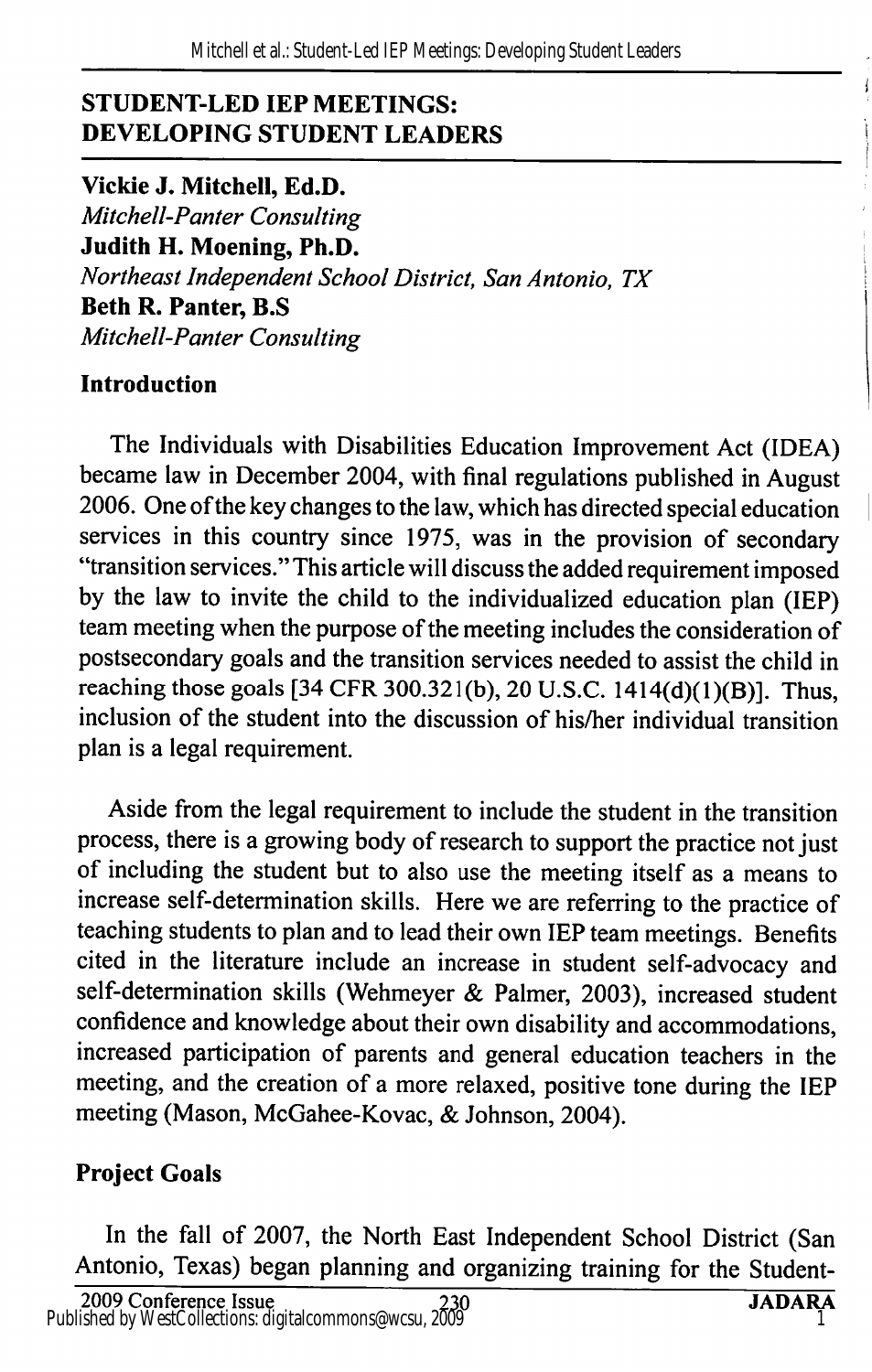#### *JADARA, Vol. 42, No. 4 [2009], Art. 8*

Led lEP Meeting as the vehicle to train self-determination and leadership skills to students with disabilities who were served under special education. A high school and a feeder middle school were identified as part of the pilot project. The selection of the two schools was made based on the experience, expertise, and child-centered philosophy of the special education teachers and campus coordinators. Prior to the selection of students, a general training about the strategies to implement the process was provided to teachers in the Student-Led lEP pilot. A matrix was provided to the pilot schools as a guide to select students for the pilot.

In order to promote success of the pilot, it was important to design the training in a manner that would facilitate learning the process without the complication of factors unrelated to Student-Led lEP meetings. For example, teachers were advised to select students who already displayed leadership skills, communication whether vocal or assistive technology, and a desire to learn. Teachers would be learning alongside the students, and the goal for the teachers and students was to focus on learning the Student-Led lEP process. Once teachers had learned the process, they would be in a better position to teach the Student-Led lEP Meeting process to all students served by special education. The 2007-2008 academic year was Year One of the initiative. Year One included professional development on Student-Led lEP meetings, planning the Year One pilot, the selection of schools, teachers, and students, the joint training of students and teachers, and the implementation of the training by the students and teachers from the pilot campuses. During Year Two, 2008-2009, the pilot will be expanded to include two additional high schools and four middle schools. The central office special education staff participated in a Trainer of Trainers (TOT) to learn to train students and teachers across the district, from elementary through secondary. Another Train the Trainers was conducted, but this one was for students. Students, who were trained in 2007-2008 sessions and directed all or part of their lEP Meeting, participated in a Peer TOT to learn to train peers on Student-Led lEP Meetings. Day Two of the training included parent information and parent training to support their child's participation in the lEP Meeting.

### Empowering Students

According to Palmer & Wehmeyer (2006), some of the self-determination skills to be taught during the elementary years are choice-making, reconsidering choices made in the past by considering the results, teaching "thinking aloud" so children hear the steps adults take as they problem-solve,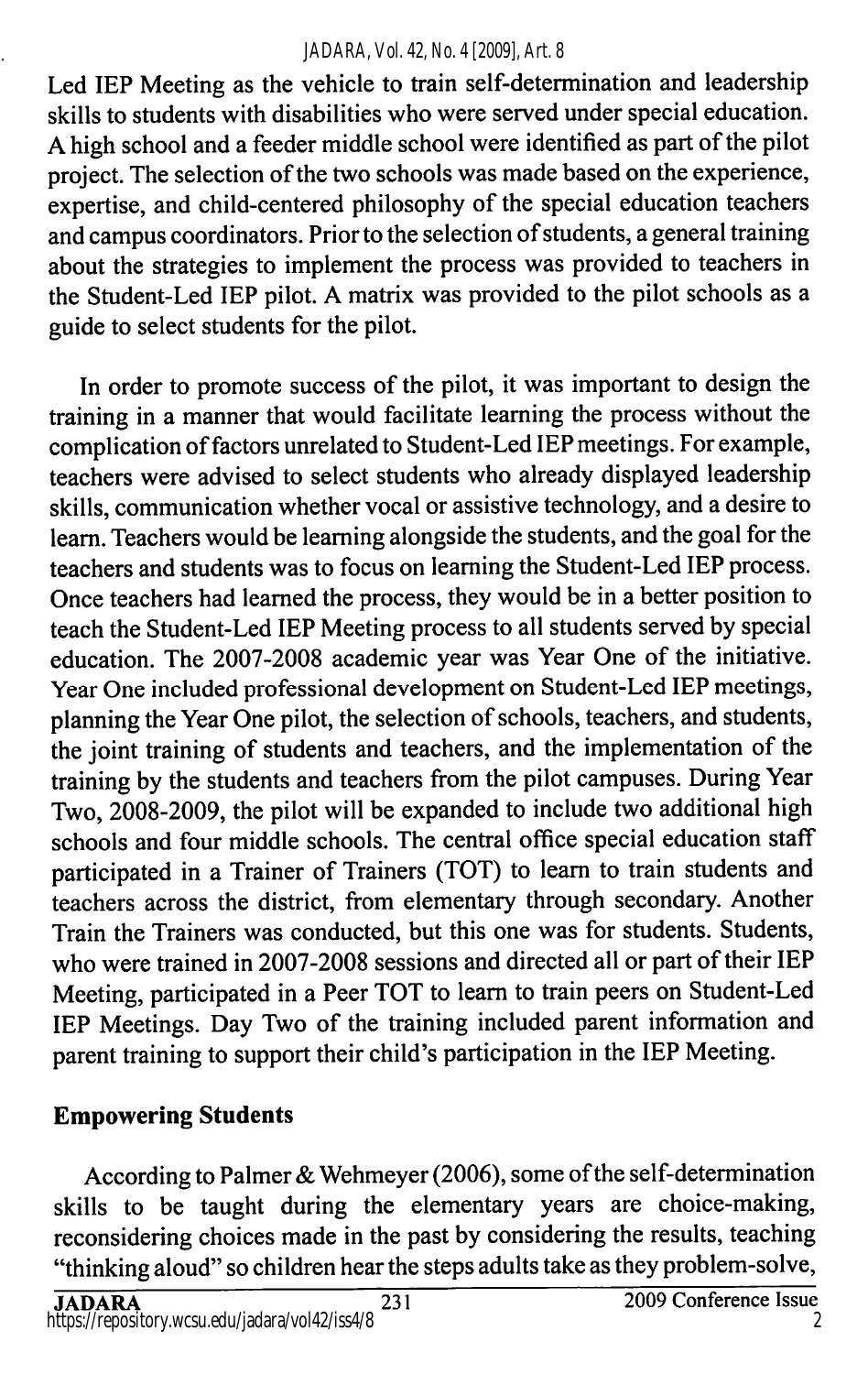#### Mitchell et al.: Student-Led IEP Meetings: Developing Student Leaders

systematic self-evaluation of the student's work, setting goals, implementing the goals, reviewing the goals for results, and making necessary adjustments to the goals. The steps described above mirror the activities in developing the lEP, implementing the plan, monitoring the plan, and making necessary adjustments to ensure success of the plan.

One key to the model was to move past training teachers. In recent years, the demands of teaching, paperwork, and local, state, and federal initiatives leave few precious minutes for teachers to integrate new skills and strategies into existing schedules. Teachers leave professional development with the best of intentions only to return to the hectic pace of the classroom with the newly-found materials on the desk with the "to-be-done-in-the-future" stack. The new training design was to take the training directly to the students and have the teachers leam side-by-side. It was key to limit the number of adults in order to ensure a comfort level for the students and keep the focus as a student training and not a teacher training. This enabled the students, not the teachers, to leave the training with the "to-do list," and moved the teacher role to facilitator rather than initiator.

## Curriculum to Empowerment

Research from the Arizona Student-Led lEP Toolkit for Teachers and the Boeme Independent School District's Finding My Voice funded by the Texas Council for Developmental Disabilities were some of the many resources used to develop the training. In addition, research by Ed O'Leary, James E. Martin, Laura H. Marshall, and Michael L. Wehmeyer, along with many others, provided information and resources to the model.

On Day One, students arrived at a location that was the district's professional staff development center. Five to six students were placed at round tables with one or two teachers per table. Each student was provided a student edition of the Student-Led lEP handbook, and each teacher received a teacher edition. Differentiated Instruction was used to conduct the training through the use of differentiated lectures, flexible grouping, audio/visuals, and cooperative learning. Accommodations and modifications were used as needed. The training was interactive, and the PowerPoint presentation used graphics rather than text as much as possible to convey the information. The trainers were two outside consultants from Mitchell-Panter Consulting, LLC, in Montgomery, Texas. Both consultants were not only educators, but were a mother-daughter team that could share personal experiences of the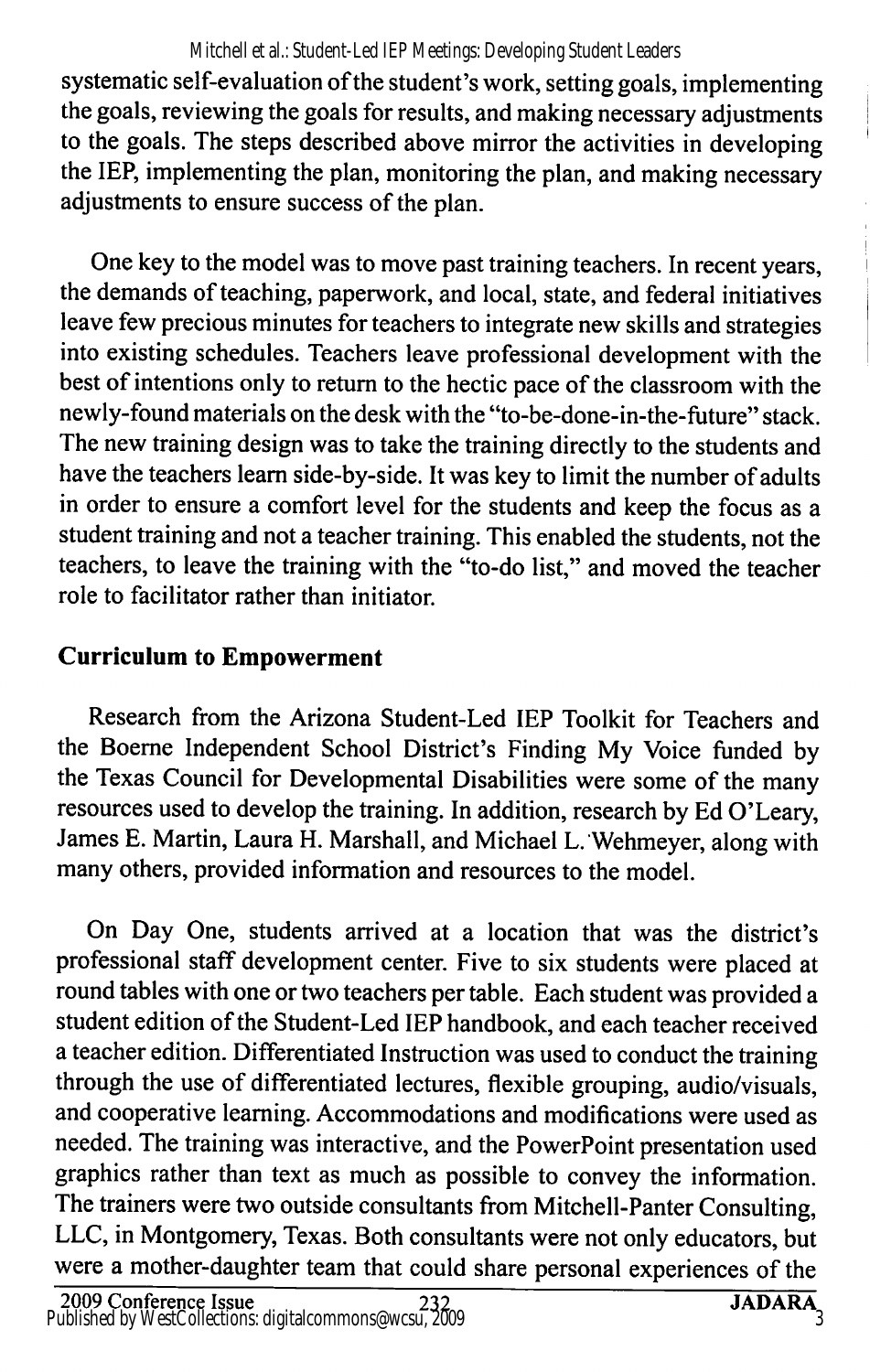#### *JADARA, Vol. 42, No. 4 [2009], Art. 8*

special education process from the family side as well as the professional side.

During Day One, students were taught about special education law that pertained to the lEP meeting and their rights as students. Sometimes educators neglect this information or graze over it so as not to create or feed adversarial roles in students. We found that after providing very specific information to the students on their rights and roles in the lEP Meeting, no student misused the information; instead the students became very collaborative in their new roles as partners in the education planning process.

To fulfill their roles as partners, students had to understand their disability. To do this, one of the trainers, Mrs. Beth Panter, talked to the students about disabilities and what it meant. Mrs. Panter was served under special education and the impact of disabilities on education and postsecondary goals. She explained to the students that their disability was not who they were but rather one part of them. After Mrs. Panter shared how her learning disability affected her and what she did to help herself be successful in spite of her disability, teachers and students participated in interactive discussions at their tables about their disabilities. One finding in the activity was that adults had more difficulty and a greater sense of discomfort discussing their disabilities or disabilities of the students than the students had in discussing their personal disabilities.

Students brought with them information regarding their academic standing, and transition assessment results that had already been conducted. During the training, each student participated in a learning styles and multiple intelligence assessment. Students were taught how to look at the assessment results and draw conclusions about their strengths, needs, interests and preferences. These are also requirements of transition services under federal law. During the "Discovering Me" activity, students recorded their findings on a personal profile form and used the assessment information to identify postsecondary goals for employment, postsecondary education, and independent living. After learning what a "measurable, postsecondary goal" was, students were assisted in writing their personal measurable, postsecondary goals to submit at their lEP Meeting.

In transition services, the coordinated set of activities includes the course of study, agency connections, and other activities that facilitate the student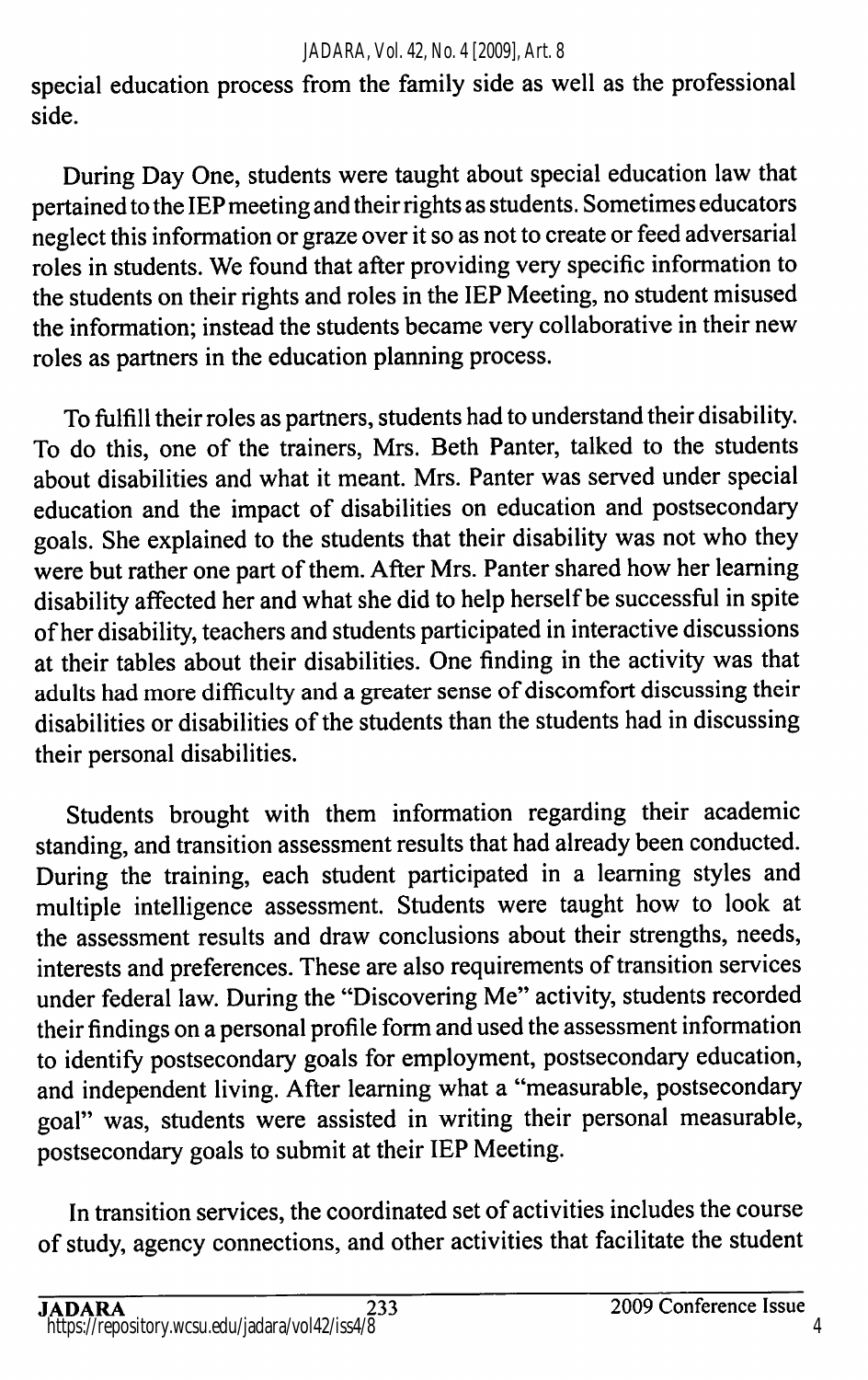meeting their personal postsecondary goals. Teachers brought course selection handbooks for secondary campuses, and students used their postsecondary goals to review the academic achievement record (transcript) and select courses that would help them to meet graduation requirements and facilitate what they wanted to do after high school in terms of employment and/or participating in postsecondary education. Trainers and students discussed transportation issues, related services, extracurricular activities that were aligned with postsecondary goals, and natural support systems. Trainers taught the role of employment in preparing for postsecondary goals and encouraged students to participate in employment while in high school. Students were advised to look for employment opportunities related to their postsecondary goals that would help with career awareness and career investigation in addition to building a meaningful employment resume.

Day Two was a half-day format with one group attending in the morning and the second group in the afternoon on a Saturday. A joint pizza lunch was provided with parents who were picking up and dropping off, encouraged to stay and eat pizza with the students and learn about the Student-Led lEP training their child attended. Day Two of the Student-Led lEP training focused on the actual meeting and preparation activities. Students were taught what the meeting looked like and viewed a video from Martin and Marshall of a Student-Led lEP meeting. Trainers discussed the dynamics of seating arrangements and how to lead a meeting. Students were reminded they could invite people they believed would be beneficial participants in helping them plan for the future, but as with all meetings, the number of participants should be kept to a manageable number in order to accomplish the tasks. Examples and templates were provided for meeting invitations, brochures, PowerPoint presentations, and student lEP meeting agendas. Students were encouraged to use the templates as a guide and to personalize the meeting tools to display their goals and demonstrate who they were as a person, a student, and a young adult with plans for a future.

An important component of Day Two was to address the role of parents in the Student-Led lEP meeting. While the trainers took notes on poster paper, students were asked to brainstorm how their parents could help them prepare to lead their lEP meeting and to meet their personal postsecondary goals for after high school. During the joint pizza lunch with the students, teachers, and parents, the trainers shared with the parents the ideas the students had about how parents could help. A question-and-answer session followed the information-sharing portion of the working lunch. The last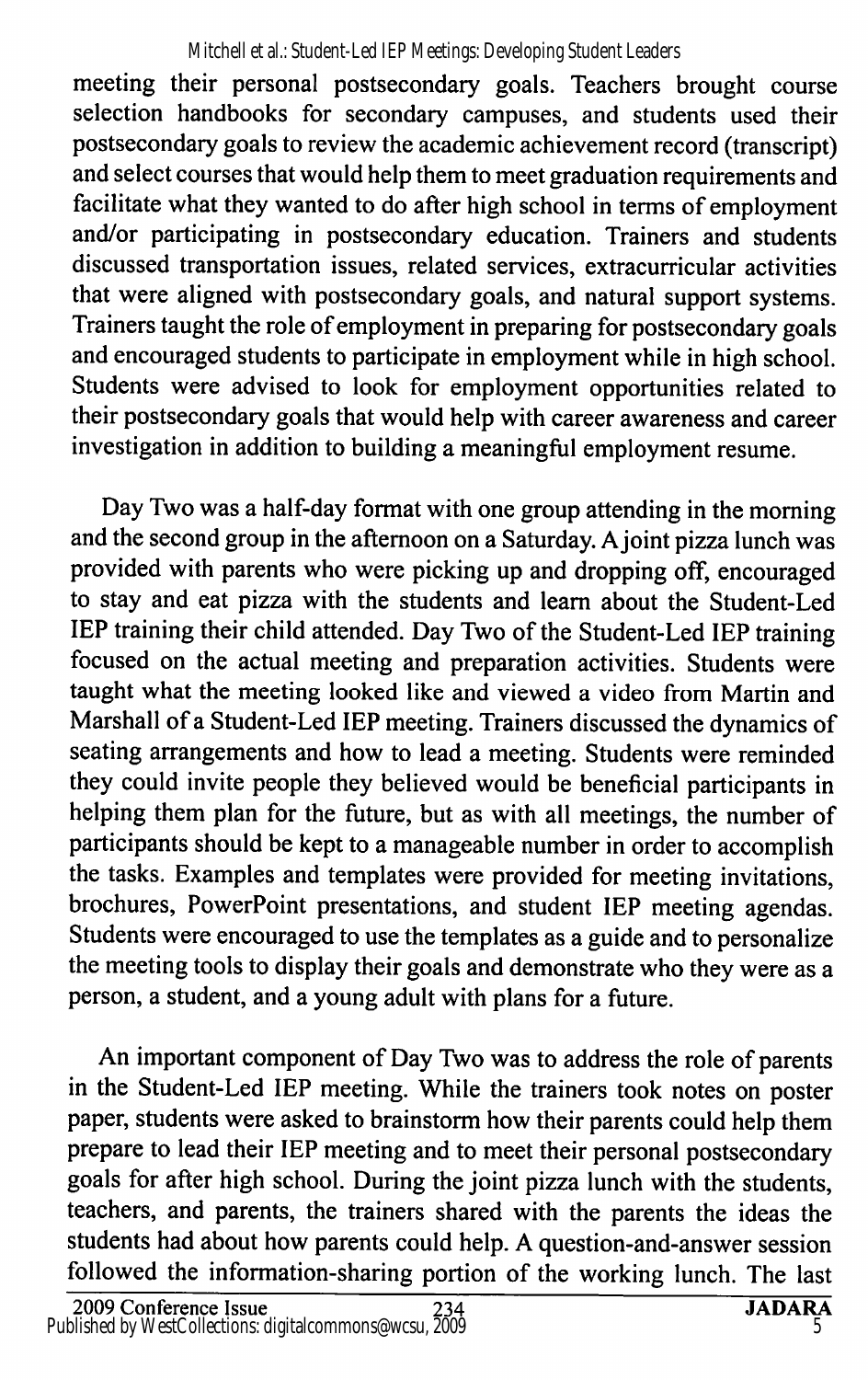part of each group's training was to remind students to celebrate after they directed their lEP meeting. Many adults have never led an adult meeting. The students involved in the pilot training were ahead of the game in leadership activities.

## Follow-up

Following the training, students began to develop tools to direct their lEP meeting and to plan with teachers for the next meeting. Campus coordinators and teachers indicated an immediate positive response from students following the training that included word of mouth sharing of the training. This resulted in additional students requesting to be trained, as well as a significant increase in student involvement in self-monitoring their grades and academic progress.

Although the plan was to increase the implementation by adding two high schools and four middle schools to the Student-Led lEP training schedule, the overwhelmingly positive response resulted in adding all 14 middle schools and seven high schools." District special education administrators were trained to become trainers of students and teachers on the process. Students who participated in the 2007-2008 training and who directed their lEP meetings are being trained as trainers of the Student-Led lEP process. The goal is to have students training students in the future.

In February 2009, the North East Independent School District and Mitchell-Panter Consulting were asked to be a keynote speaker at the state transition conference in Austin, Texas on the Student-Led lEP. Since the peer train-the-trainers (TT) was conducted prior to the state conference. The NEISD students co-presented with the teachers and consultants from Mitchell-Panter Consulting at the state conference. Prior to the keynote training sessions, the students participated in a student-panel to discuss their experiences with Student-Led lEP meetings. Parents and teachers provided insights to the conference audience on the positive changes and leadership qualities they had seen in their young adults. One grandmother noted, "I was encouraging my family to move closer to me since I am getting older. Now, I see what my grandson has accomplished and I don't want him to stop growing." Another parent stated, "I would have never believed my child could lead her (lEP) meeting, much less be a speaker at a state conference of 800 teachers. I am so proud of her." In March 2009, the students who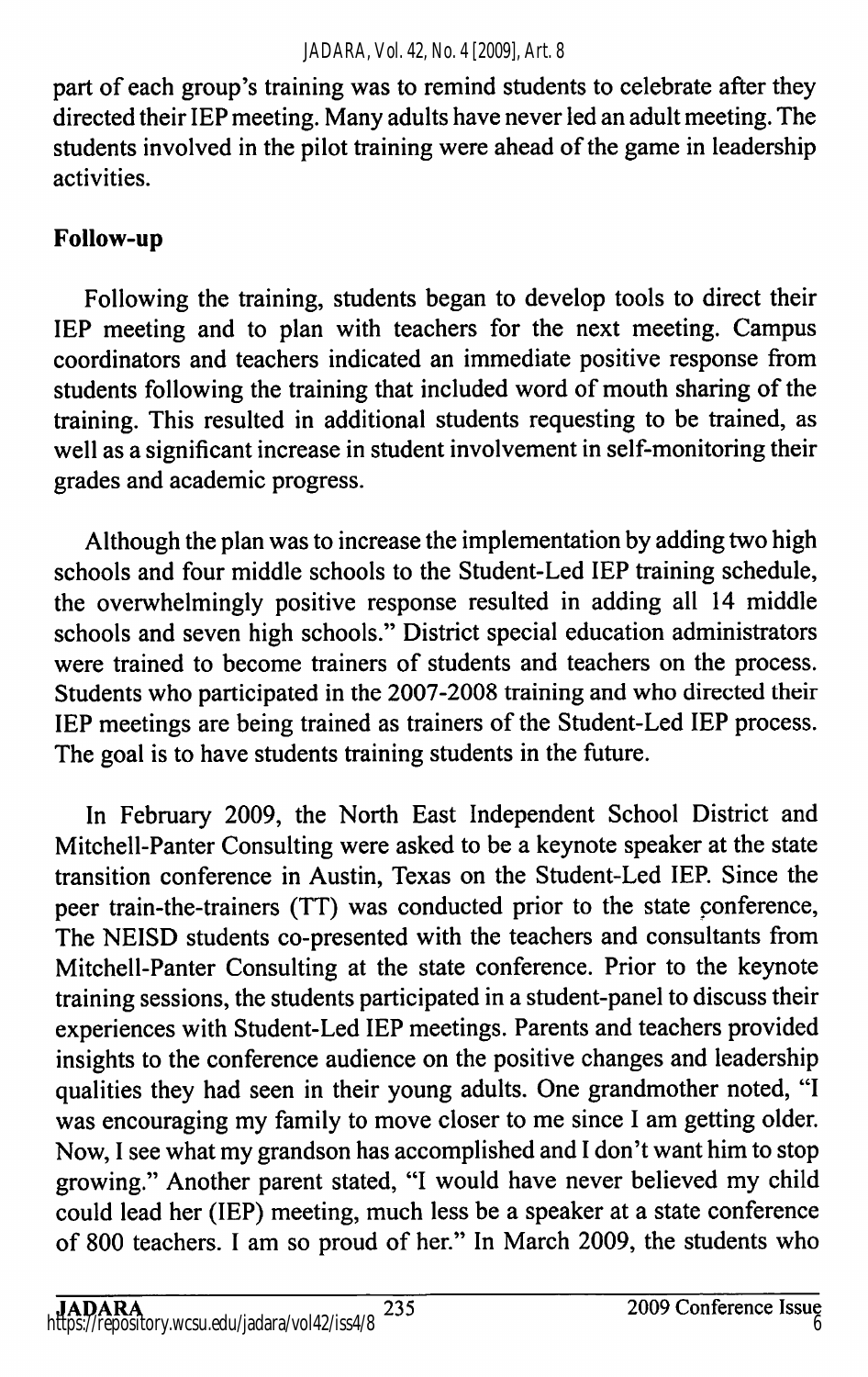participated in the Student-Led lEP training and the TT, along with the Student-Led lEP teachers, won the NEISD Superintendent's Award, which is awarded for exceptional performance. The group was recognized for its participation in the innovative student leadership training.

## Implications for Students with Hearing Loss

The original group of 20 high school students, who were trained in Student-Led lEP meetings, included a female student with a hearing loss who was a junior. The student had an auditory device which enabled her hear the oral conversation. She was given preferential seating with her hearing ear on the same side as the location of the presenters. Because much of the training was interactive sessions at the group table, hearing was not determined to be a problem. The presenters from Mitchell-Panter Consulting had been made aware of the accommodation needs, and when working with groups at each table, sat on the side of the student that provided the best hearing access.

During the spring of 2009, self-determination training sessions were conducted by Mrs. Panter to train students with disabilities to navigate the postsecondary education system and the use of disability services. One of the high school groups trained consisted of students in the NEISD Regional Day School Program for the Deaf, who were interested in going to "college." Students who participated in the self-determination training for postsecondary education were told strategies to select a college based not only on the college's reputation for academics but also know the competence and philosophy of the Office of Disability Services (CDS). Students learned how to apply to the office that services students with disabilities and if possible visit the colleges and interview staff in the CDS office. As the consultant explained, upon "visiting one of my top three choices, I sensed at the CDS office it would be like pulling teeth to get any help. I eliminated that college based on the attitude of staff in the CDS office." Students were very interested in the suggestion to talk with someone at the college who had the same disability and were either a junior or senior. This would enable the "entering freshman" to learn the strategies the upper-level student who was deaf or hard of hearing used to navigate the postsecondary education system. As Mrs. Panter told the students, it is important to learn from students, "who had already walked the walk," about what worked and did not work for them.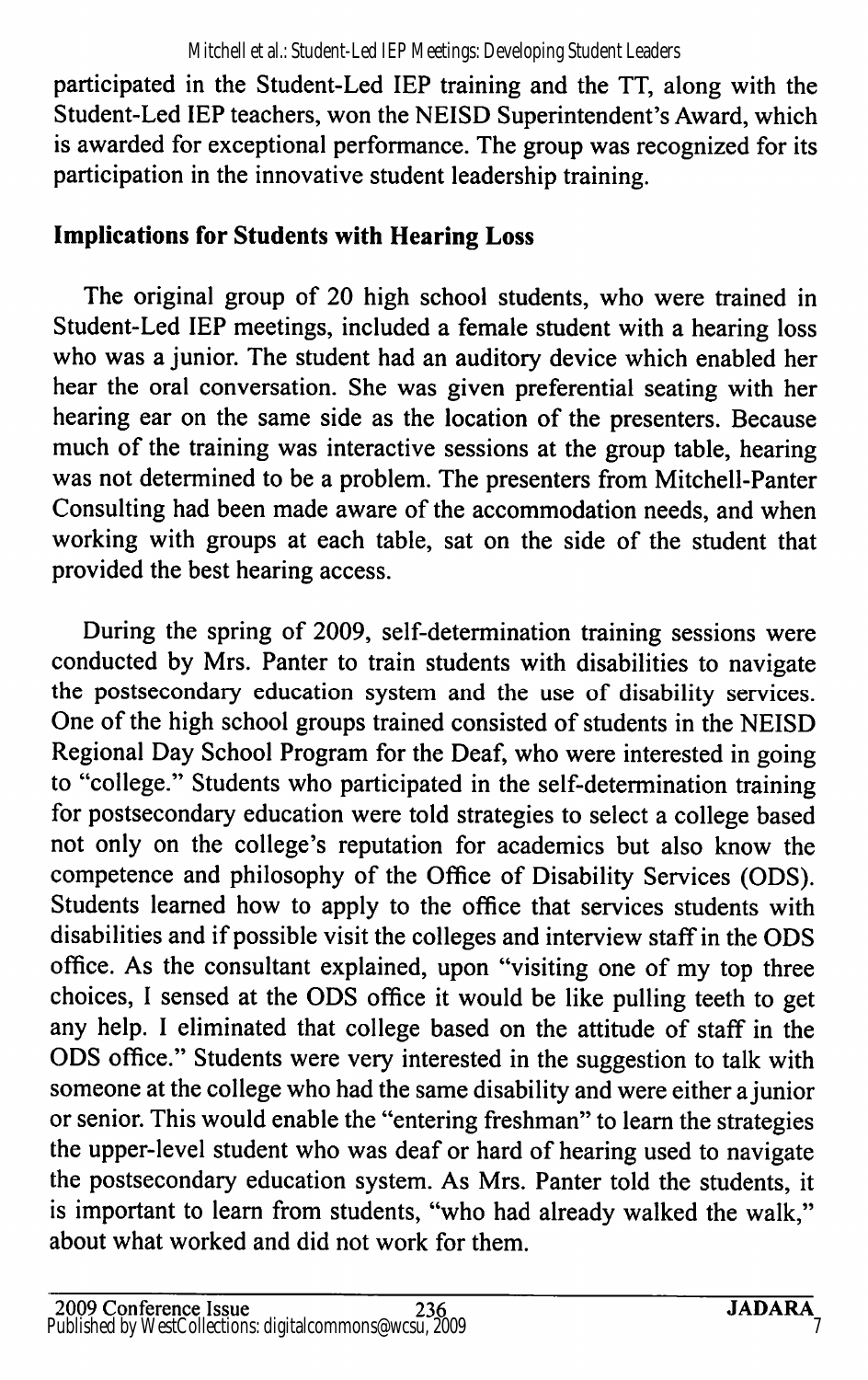### Summary

Students with deafness or who are hard of hearing must, like all other individuals, navigate their way through the adult world after graduation. This journey is taken without the assistance of special education or other entitled support services. Services in the adult world are not entitlement services and are available only if the services exist, the funding is appropriated, and the staff is available. If the above is present and the young adult is able to receive the service, by the time the adult red tape or the adult system moves, the crisis may have ended with loss of job, being kicked out of postsecondary institutions, or even worse consequences. Leaming how to help one's self is the best tool available, leaving other support systems as enhancement or supplementary to what the young adults with disabilities can do for themselves. There are many kits and trainings on self-determination to teach children how to cope, to recognize strengths and needs, develop and implement plans, etc. The problem is that the practice for such skills occurs in crisis situations, which is not conducive to long-term acquisition of skills. Question: What activity already exists within the public school system in which an activity is conducted to assess strengths and needs, develop goals, implement the plan, monitor the plan for progress, make adjustments to the plan, practice social skills and communication, as well as develop leadership? Yes, it is the lEP process. The Student-Led lEP process teaches life-long skills in self-determination and leadership with the opportunity to practice in an adult environment that is not designed to be a "crisis activity." Give students a chance to take control of their lives. Implement Student-Led lEPs at your school.

Vickie Mitchell, Ed.D. Mitchell-Panter Consulting, LLC 106 Cove Place Montgomery, TX 77356 (936) 494-9080 Voice vmitchell@mitchellpanterconsulting.com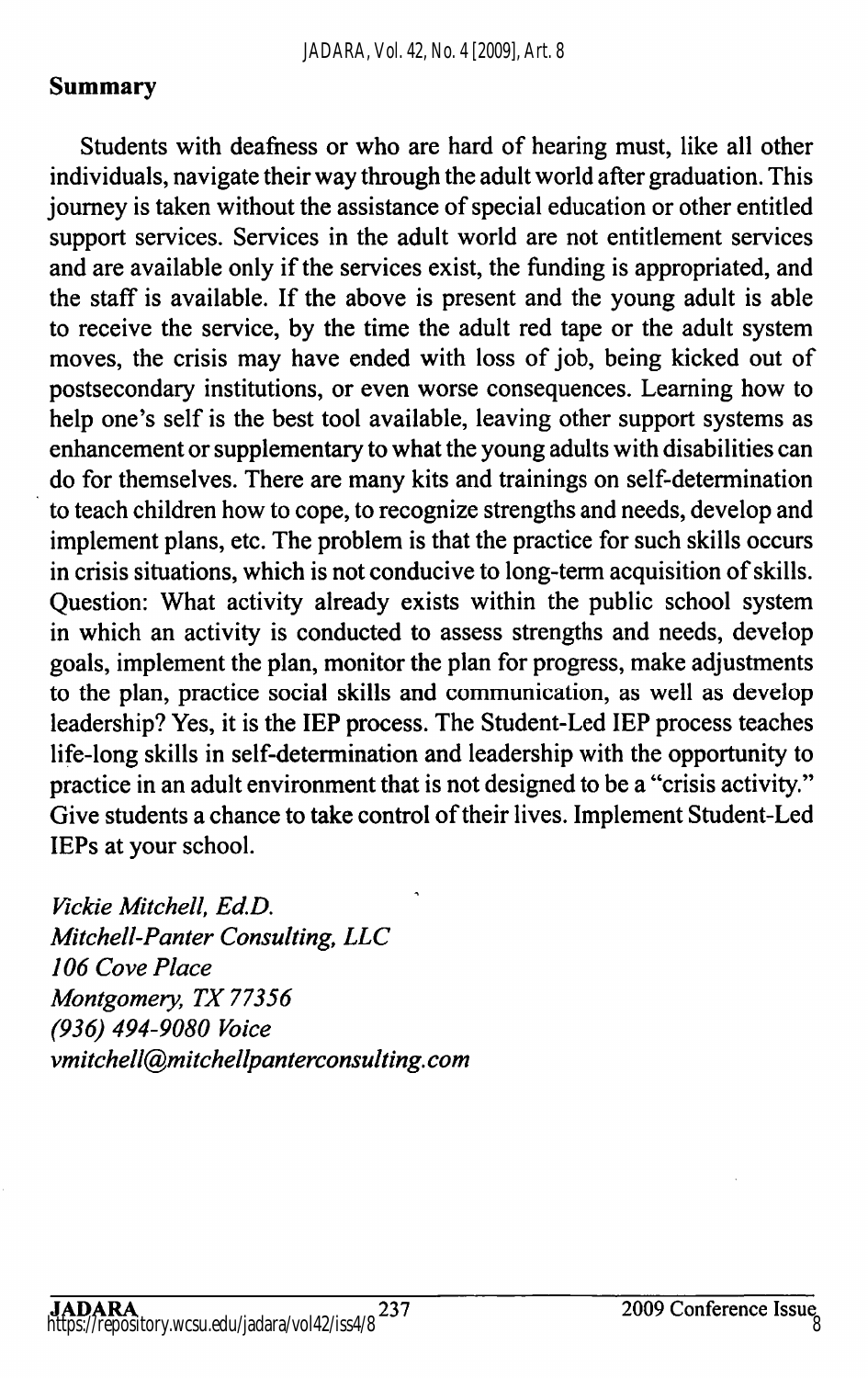#### References

- Benz, M., Lindstrom, L., & Yovanoff, P. (2000). Improving graduation and employment outcomes of students with disabilities: Predictive factors and student perspectives. Exceptional Children, 66, 509-529.
- Boeme Independent School District. (2006). Finding my voice. Austin, TX: Project funded by the Texas Council for Developmental Disabilities.
- Eisenman, L., Chamberlin, M., & McGahee-Kovac, M. (2005). A teacher inquiry group on student-led lEPs: Starting small to make a difference. Teacher Education and Special Education. Vol. 28, 3-4, p. 195-206.
- Flexer, R. W., Simmons, T. J., Luft, P. and Baer, R. M. (2005,  $2<sup>nd</sup> Ed$ ). Transition planning for secondary students with disabilities. Upper Saddle River, NJ: Merrill Prentice Hall.
- Individuals with Disabilities Education Improvement Act of 2004. 20 U.S.C. [34 CFR 300.321(b), 20 U.S.C. 1414(d)(1)(B)].
- InterAct Arizona Student-Led lEP Outreach Project. (2004) 10 Simple Strategies for Student-Led lEPs. Available online: www. studentledieps.org.
- InterAct Arizona Student-Led lEP Outreach Project. (2004). Who makes the choices? Arizona student-led lEP toolkit for teachers. Available online: www.studentledieps.org,
- Martin, J. E., & Marshall, L. H. (1995). ChoiceMaker: A comprehensive self-determination transition program. Intervention in School and Clinic, 30, 147-156. (ERIC Document Reproduction Service No. EJ 497 548).
- Martin, J. E., Marshall, L. H., Maxson, L., & Jerman, P. (1998). Selfdirected lEP kit with closed-captioned video. (ISBN #1570354162). Fredrick, CO: Sopris West Publishing.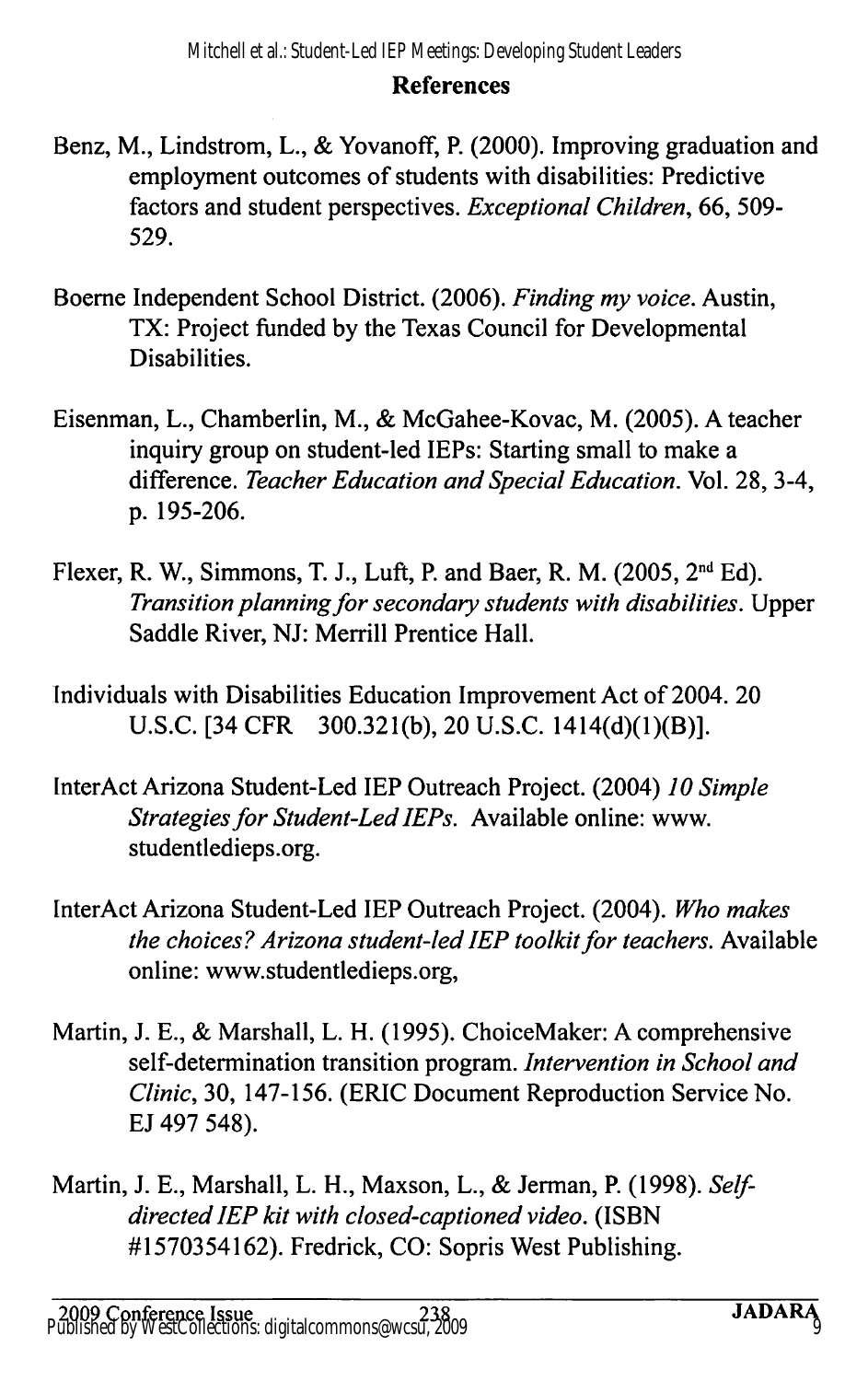- Martin, J. E., Marshall, L. H. & Sale, P. (2004) A 3-year study of middle, junior high and high school IEP. Council for Exceptional Children, 70, 285-297.
- Mason, C. Y., McGahee, M., & Johnson, L. (2004). How to help students lead their IEP meeting. TEACHING Exceptional Children. 36(3), 18-24.
- McGahee, M., Mason, C., Wallace, T. & Jones, J. (2002). Student-led lEPs: A guide for student involvement. Council for Exceptional Children.
- O'Leary, E. (2004). Transition outcomes projects. Logan, UT: Mountain Plains Regional Resource Center.
- Palmer, S. B. & Wehmeyer, M. L. (2003). Promoting self-determination in early elementary school: Teaching self-regulated problem solving and goal setting skills. Remedial and Special Education, 24(2), 115-126.
- Storms, J., O'Leary, E. & Williams, J. (May, 2000). Transition requirements: A guide for states, districts, schools, universities, and families. Minneapolis, MN: National Transition Network, University of Minnesota. U.S. Department of Education Office of Special Education Grant.
- Wehman, P. (2003). Life beyond the classroom: Transition strategies for young people with disabilities (3<sup>rd</sup> Ed.). Baltimore, MD: Paul H. Brookes Publishing.
- Wehmeyer, M. (2006). Self-determination and individuals with severe disabilities: Re-examing meanings and misinterpretations. Research and Practice in Severe Disabilities, 50,113-120.
- Wehmeyer, M., Agran, M. & Hughes, C. (1998). Teaching selfdetermination to students with disabilities: Basic skills for successful transition. Baltimore, MD: Paul H. Brookes Publishing.
- Wehmeyer, M. & Field, S. L. (2007). Self-determination: Instructional and assessment strategies. Thousand Oaks, CA: Corwin Press.